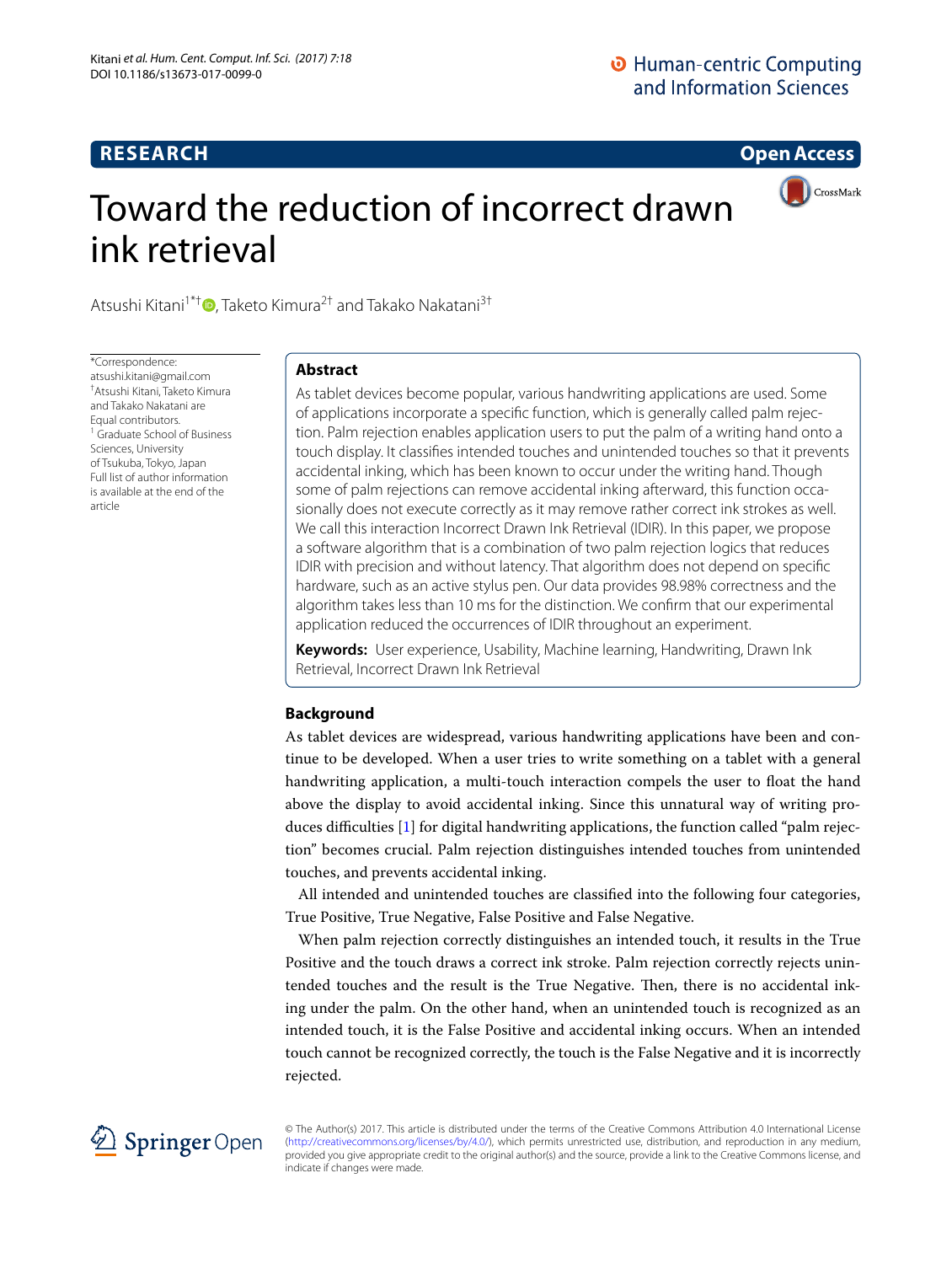Making a distinction between intended touches and unintended touches seams to be quite straightforward, though it is rather a complicated problem. Because most touches tend to move rapidly and are not stable. Therefore, it is necessary for palm rejection to analyze all touch data within a short moment and make an immediate distinction.

There are general applications  $[2-4]$  $[2-4]$  which have already been embedded in palm rejection. While researching palm rejection of those handwriting applications, a curios interaction was detected. When a user tries to write something on a touch display with those handwriting applications and an intended touch draws an ink stroke correctly, what occasionally occurs afterward is that the stroke is removed in a very short moment against the user's will. From this interaction, we infer that some of palm rejection algorithms iteratively classify intended touches and unintended touches, and switch the distinction afterward. It is reasonable when the interaction happens for the touch that should have been classifed as the True Negative but classifed as the False Positive and thus draws an accidental ink stroke under the palm; though, in some cases the True Positive touch is switched to the False Negative touch afterward. It is rather perplexing for users when the interaction incorrectly switches the classifcation and removes correct ink strokes. We call the correct interaction "Drawn Ink Retrieval (DIR)" and call the incorrect interaction "Incorrect DIR (IDIR)" (Fig. [1](#page-1-0)).

The purpose of this paper is to propose a palm rejection algorithm which reduces the occurrences of IDIR. To realize the algorithm, we took an approach that makes use of multi-touch interaction and then, two diferent logics are combined. One is a machine learning technique, while the other is an occlusion area protection.

Incorrect Drawn Ink Retrieval will bring a negative outcome for the application's usability because it does not occur in a natural handwriting situation. Therefore, this approach will be an efective option as the palm rejection algorithm.

This paper is structured as follows, in "[Background](#page-0-0)", the problem with palm rejection named IDIR are revealed. In "[Related work](#page-2-0)", we briefy categorize two types of approaches in dealing with palm rejection. In ["Our approach](#page-4-0)", the combination of two logics is introduced. In ["Experiment](#page-5-0)", a process of developing a handwriting application and an experiment are explained. We discuss the results and any remaining problems in ["Discussion](#page-8-0)", and ofer ["Conclusion](#page-10-0)".

<span id="page-1-0"></span>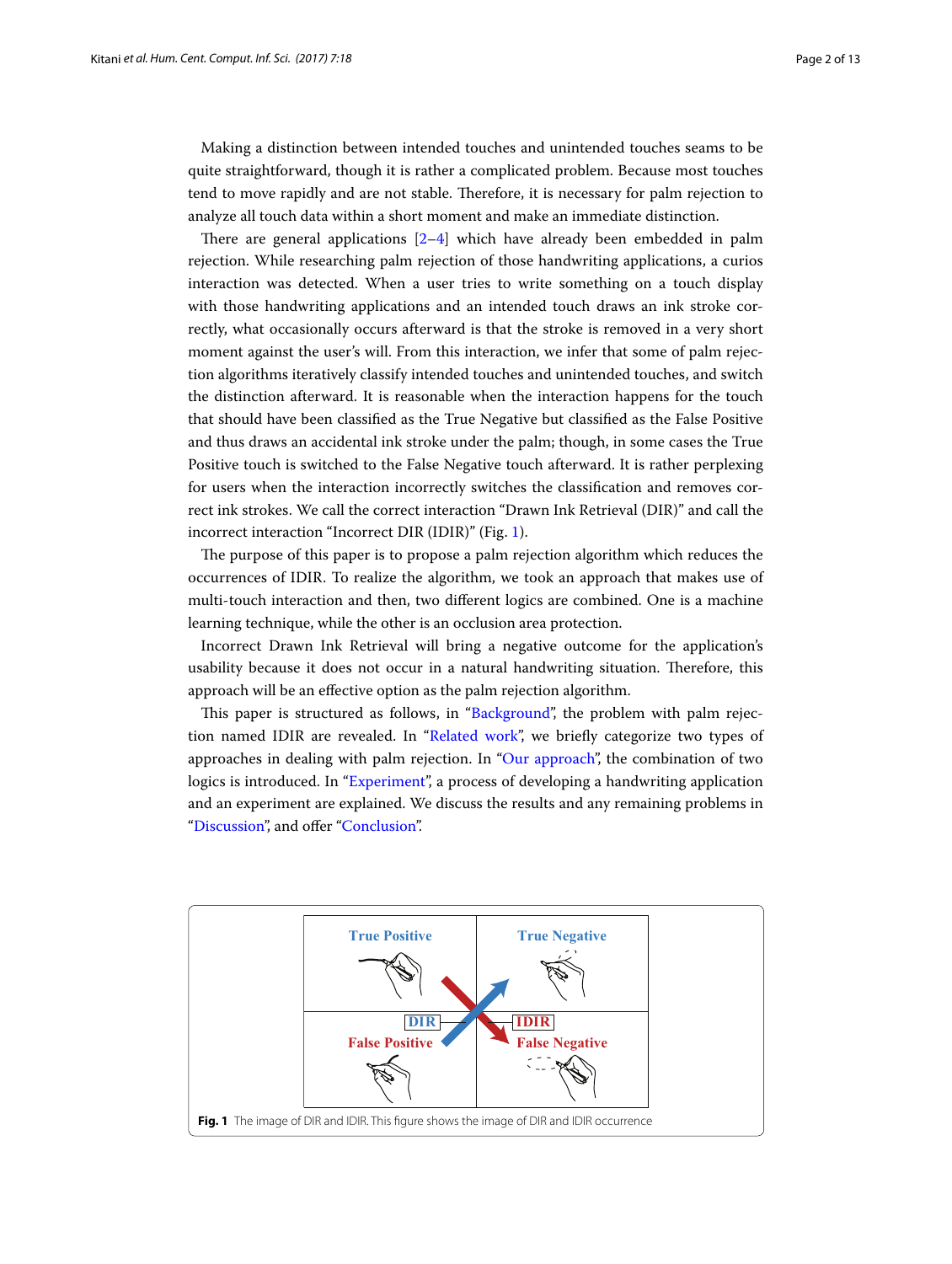## <span id="page-2-0"></span>**Related work**

In this section, the existing approaches are surveyed and are categorized into the following two types. One is an active stylus pen interaction, while the other is a multi-touch interaction.

There are several approaches in classifying intended touches and unintended touches. Annett et al.  $[5]$  $[5]$  have researched such approaches and made a comparison. They categorized the various approaches in four types: user adaptions, frmware approaches, operating system approaches and application-specifc approaches. Schwarz et al. [[6\]](#page-11-4) categorized existing approaches into hardware solution and software solution.

Generally there are two approaches to solve accidental inking. One is positively utilizing various functions that are embedded in hardware: for example, using an active stylus pen, which is distinguished as a specifc touch from other general fnger touches. Tis is the current main approach of palm rejection. The other approach is focusing on multitouch interaction itself and solving the problem with software algorithms, which does not depend on specifc hardware or devices.

The approach of multi-touch interaction is less precise than the approach of utilizing active stylus pens. Even though the above statement is the case, researching and developing the approach of multi-touch interaction is meaningful, because every standard capacitive touch device does not always embed an active stylus pen.

#### **Active stylus pen interaction**

Various prototypes were researched as novel interaction devices [[7–](#page-11-5)[9\]](#page-11-6). Such researches can be the base technology of future products.

Several devices have already had an active stylus pen interaction embedded. Sumsung Galaxy's S Pen [\[10](#page-11-7)], WACOM digitizer [[11\]](#page-11-8) and Windows Surface's Pro Pen [[12\]](#page-11-9) have a similar function to palm rejection, and further, they can even recognize pen pressure. In addition, some of them manipulate the touch device without physical touches on the display. Using those active stylus pens enables the application to simplify the touch classifcation. Tough they are a reliable solution for accidental inking, those approaches depend on specifc hardware. For instance, S Pen depends on Sumsung Galaxy, and Pro pen depends on Windows Surface.

Various active stylus pens, which utilize Bluetooth technology, freeing their dependence on specifc touch devices, are available for standard capacitive touch devices such as the iPad. BambooPaper by WACOM [\[3\]](#page-11-10), GoodNotes by Time Base Technology Limited [[4\]](#page-11-2) and Penultimate by EVERNOTE [[2](#page-11-1)] have an option of connecting those stylus pens via Bluetooth. When utilizing the active stylus pen, those applications display more accurate palm rejection results.

Fifty three [\[13\]](#page-11-11) provides both an original active stylus pen called Pencil, and an application called Paper. Tis application supplies palm rejection but it only works with the original active stylus pen.

#### **Multi‑touch interaction**

In terms of a precision, the multi-touch interaction approaches are inferior to the active stylus pen interaction approaches. On the other hand, in terms of versatility, the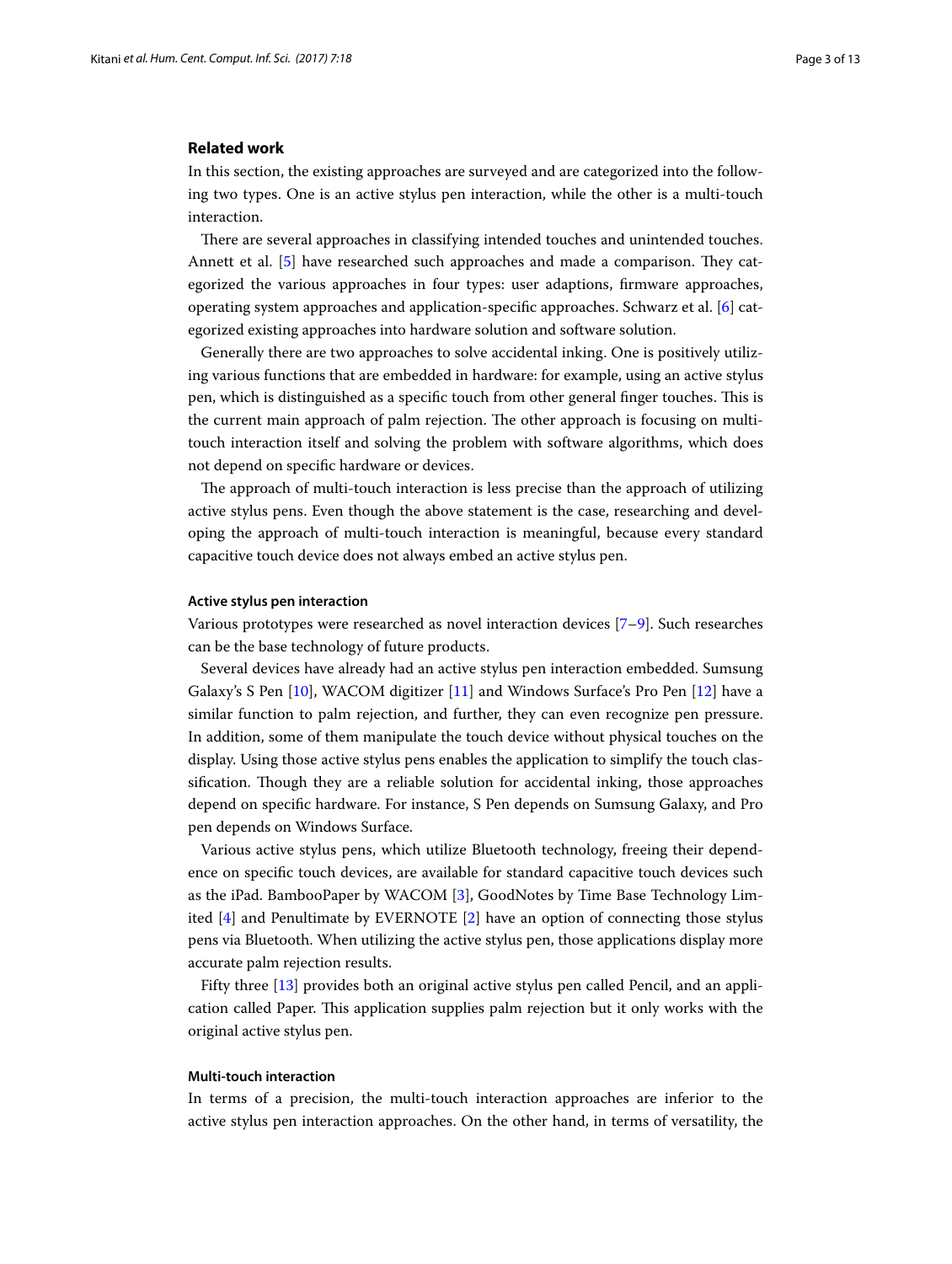multi-touch interaction approaches are more adaptable for several Operating Systems and multi-touch devices than the active stylus pen interaction approaches.

Several researches for the multi-touch interactions  $[14-16]$  $[14-16]$  attempt to recognize finger touches. Current capacitive touch devices can correctly receive all touches, but still have a difficulty in classifying which touches are intended and which touches are not.

One well known approach is that there is a specifc region in which applications ignore all touches. Users can put their hand onto the region without ink strokes. All touches outside of the region are recognized as intended touches, and so, draw ink strokes. Note-Anytime, which is a handwriting application by MetaMoJi, takes this approach [\[17](#page-12-1)]. An advantage of this simple approach is that while a user is putting his or her hand on the region, accidental inking does not occur. So, DIR and IDIR also do not occur. A disadvantage is that users need to move the region manually according to the hand position and where they want to write. In terms of usability, this uncomfortable way of writing will bring negative user experiences.

Vogel et al. [[18](#page-12-2)] corrected the pen and hand position data, which is named occlusion silhouettes, by means of captured images form a head mounted camera. Then, they present a scalable circle and pivoting rectangle geometric model, which detects a position of a hand and forearm from pen nib coordinates. If the pen nib coordinates are clearly pinpointed, the model can be made use of palm rejection.

Yoon et al. <sup>[[19](#page-12-3)]</sup> made use of the model of Vogel et al. to reject unintended touches while an active stylus pen is recognized. Whereas for the handwriting with a general stylus pan, the pen nib does not always touch a display. Tus other logics will be needed to apply this model to reject unintended touches for handwriting applications.

Schwarz et al. [\[6\]](#page-11-4) proposed a novel solution using spatiotemporal touch features. It votes for all touches iteratively each 50–500ms on whether they are intended touches or unintended touches through the utilization of the decision tree, which is one of the machine learning algorithms. It is said that their solution is a current baseline for palm rejection. On the other hand, Annett et al. [\[5](#page-11-3)] pointed out the problem of classifcation speed. In the paper, DIR and IDIR are not evaluated, though it is mentioned that False Positive touches would be switched to True Negative touches through the iterative classifcation.

BambooPaper [[3](#page-11-10)], GoodNotes [\[4\]](#page-11-2) and Penultimate [[2\]](#page-11-1) also have the palm rejection function, which utilizes multi-touch interactions. In order to activate their function, a registration of the users' dominant hand information is required. Additionally, Good-Notes and Penultimate require a frequent hand posture. Those applications are considered to make use of machine learning techniques to classify intended touches and unintended touches. Therefore applications need to adjust the learning data to users' writing posture. When the writing posture fts the registered posture, palm rejection works mostly correct. However, if the writing posture becomes too estranged from the registered posture, applications tend to make incorrect rejections, and thus, IDIR also tends to occur.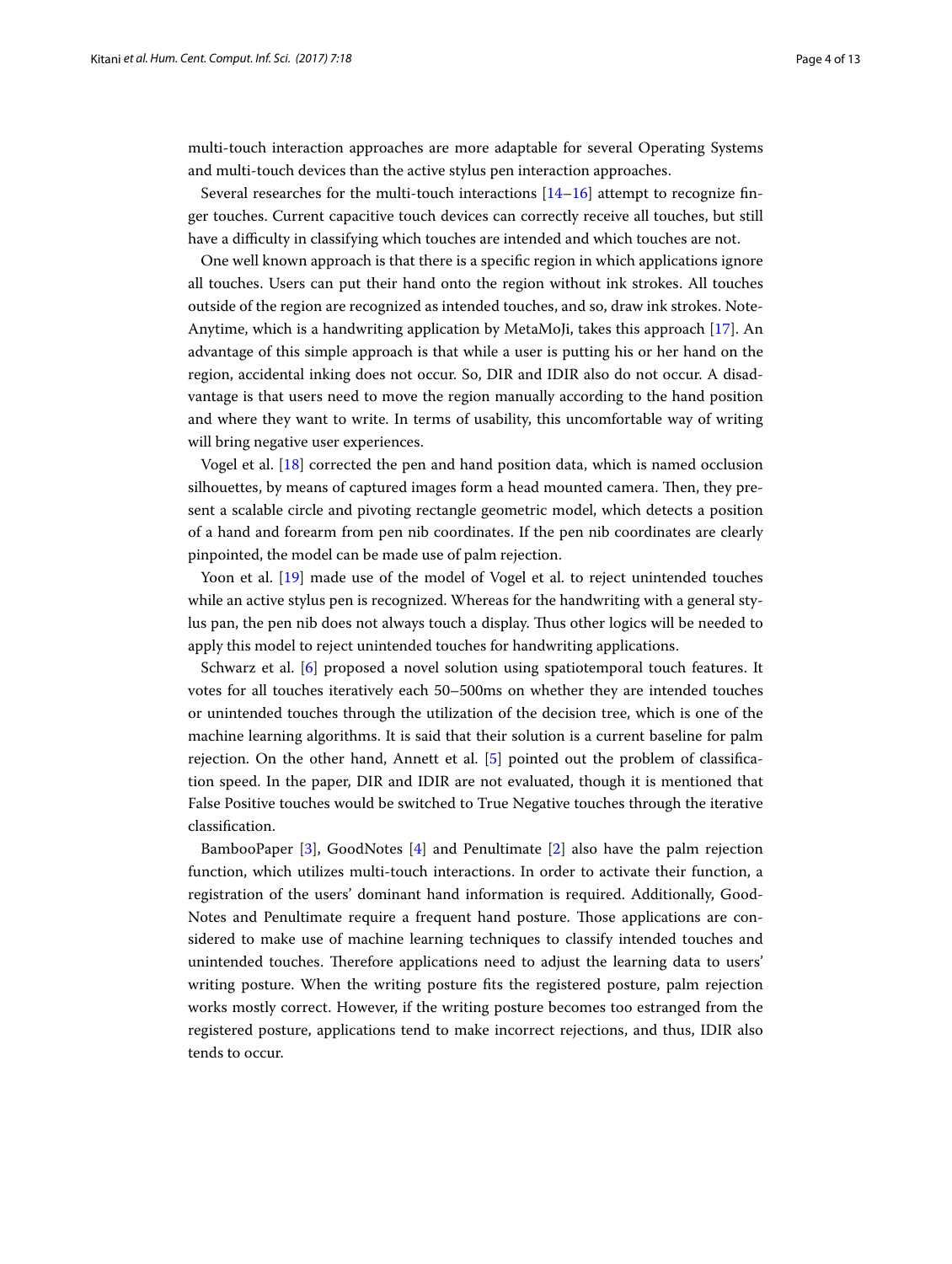#### <span id="page-4-0"></span>**Our approach**

According to the past researches [\[19](#page-12-3)] and the existing application [[17\]](#page-12-1), utilizing an occlusion area will be a reliable approach to reduce occurrences of IDIR. It is important to point out that in making the dynamical occlusion area without any pen nib information, this then requires other information which detects can detect hand positions.

Making use of the machine learning technique becomes a standard way to classify intended touches and unintended touches. In general, the technique is used to reject all unintended touches which are considered as unnecessary. Most unintended touches are generated by a writing hand, and thus, those touches indicate where the writing hand itself is. This means that the information of unintended touches enables the production of the dynamical occlusion area.

Our approach is to build a touch distinction model by means of Support Vector Machine (SVM), which is one of the machine learning algorithms and is suitable for solving two-class tasks. The SVM model classifies intended touches and unintended touches. The True Positive intended touches are recognized as the pen nib and draw strokes. The True Negative unintended touches do not draw strokes. Furthermore, the unintended touches are taken advantage of in that they produce the dynamical occlusion area.

## <span id="page-4-3"></span>**Touch distinction by the SVM model**

To recognize the pen nib from all touches, the following classifer is introduced.

<span id="page-4-1"></span>
$$
y = \sum_{i=1}^{N} w_i^{\top} x_i + b,
$$
 (1)

where  $N$  is a number of explanatory variable. The number of touch coordinates and touch records, which are described in "[Developing the SVM model"](#page-6-0), will be utilized as the explanatory variable. The value of X coordinate and Y coordinate is  $x_i$ . A bias is *b*, and  $w_i$  is determined by SVM, in which L2-regularized L2-loss SVC [\[20](#page-12-4)] solves the following primal problem:

<span id="page-4-2"></span>
$$
\min_{w} \quad \frac{1}{2} w^{\top} w + C \sum_{i=1}^{l} \left( \max \left( 0, 1 - y_{i} w^{\top} x_{i} \right) \right)^{2} . \tag{2}
$$

Support Vector Machine is a supervised learning method, and requires a tagged dataset. In this case, the tags will be intended touches or unintended touches. To build the dataset, both *w* and **x** are matrix in the classifer [\(1](#page-4-1)), and therefore *w* and **x** will be vectorized to apply L2-regularized L2-loss SVC ([2\)](#page-4-2).

After building the SVM model by means of the dataset, the SVM model classifes intended touches and unintended touches. When  $\gamma$  is plus in the classifier [\(1\)](#page-4-1), the coordinate is classifed as the intended touch, whereas *y* is minus, it is classifed as the unintended touch.

The difficulty is when there is only a palm on a display and there should not be intended touches, thus, the classifcation algorithm occasionally detects intended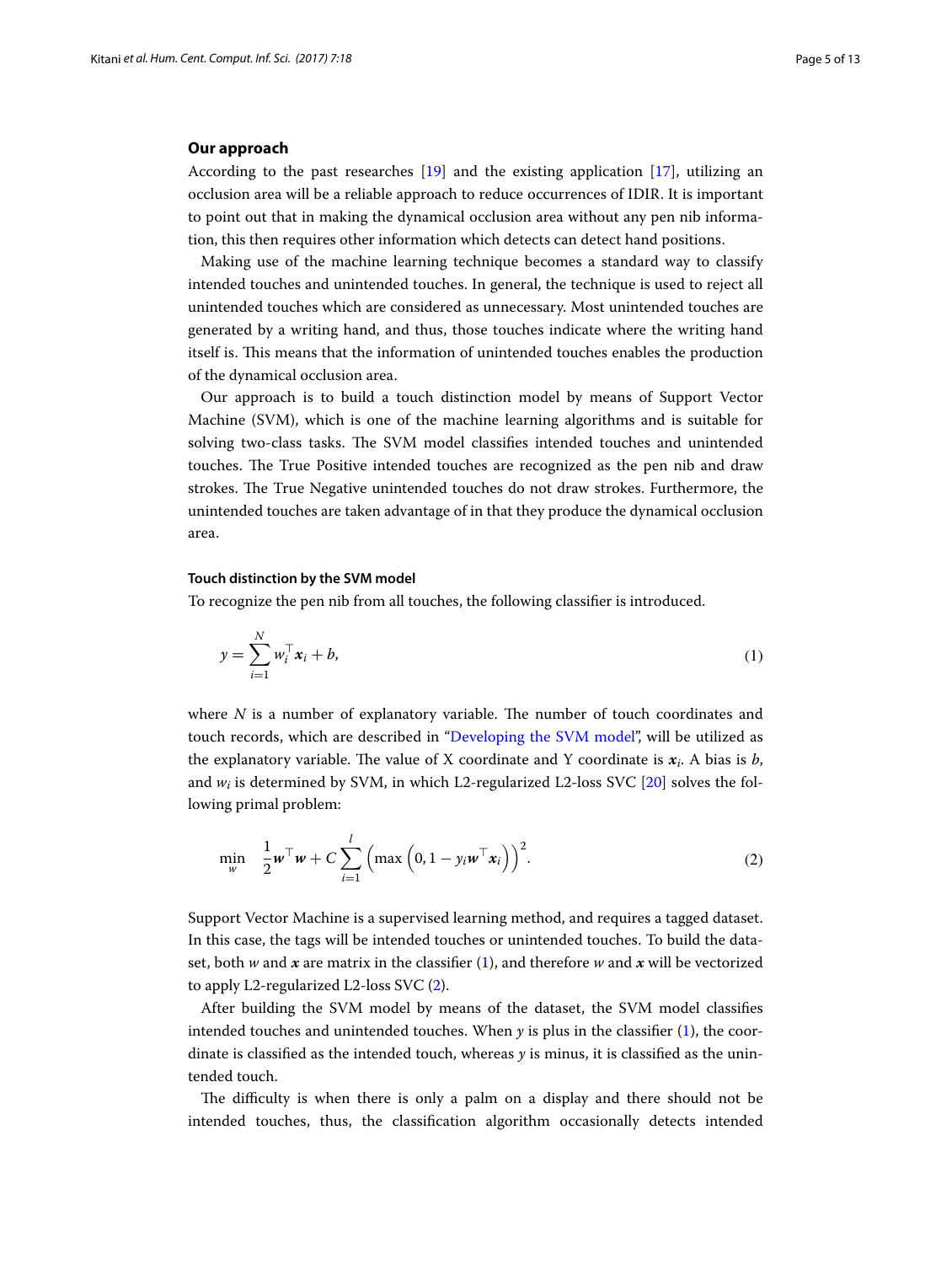touches incorrectly and accidental inking is produced. The iterative classification can retrieve it, however latency and IDIR will occur as the side efects.

## **Touch protection by the dynamic occlusion area**

In order to reduce the occurrences of IDIR without latency, a simple and robust rejection logic is needed. The past research utilized the pen nib information and the hand posture geometric model to detect the hand position [\[18\]](#page-12-2). In the case of handwriting, the pen nib does not always touch a display. However, we create the dynamical occlusion area by making use of the information of a hand position, which is detected by the SVM model classification. Inside of the occlusion area, all touches will be rejected. This occlusion area supplementarily avoids accidental inking by the False Positive touches.

## <span id="page-5-0"></span>**Experiment**

In order to evaluate this approach, an experiment was implemented. For the experiment, we took the following steps.

- 1. Collecting the dataset for SVM
- 2. Developing the SVM model
- 2. Implementation of the dynamical occlusion area
- 4. Developing a handwriting application
- 5. Evaluation

## **Collecting the dataset for SVM**

To collect the dataset, the technique by Schwarz et al.  $[6]$  $[6]$  was applied. The dataset was separately collected from 10 right-handed participants and 2 left-handed participants. Participants held a standard stylus pen, which has a simple rubber nib, and which is not active. They put their palm onto a touch display. Touches inside the circle represent intended pen touches, whereas touches outside of the circle are interpreted as unintended touches.

For the purpose of collecting realistic handwriting data, we let the circle dynamically follow the pen nib. Participants were told to put the pen nib onto the circle and make strokes on the touch display evenly. To do so, the dataset becomes closer to real handwriting data.

When any touch events occur on the display, one record will be produced, the record includes all existing X and Y touch coordinates. About 250,000 records were set as the training dataset, with 5000 records being set as the validation dataset. From the dataset, a total of 20 models were produced. The record number of the model increases by 1 up until 10 and, after that the record number increases 20 each up until 200. Before having the experiment, we applied each model to the validation dataset and examined which model is the most efective for the most precise classifcation. A model size with 20 records provides the highest correct percentage of 98.98% for the classifcation. Tus, the model size with 20 records was adopted (Fig. [2\)](#page-6-1).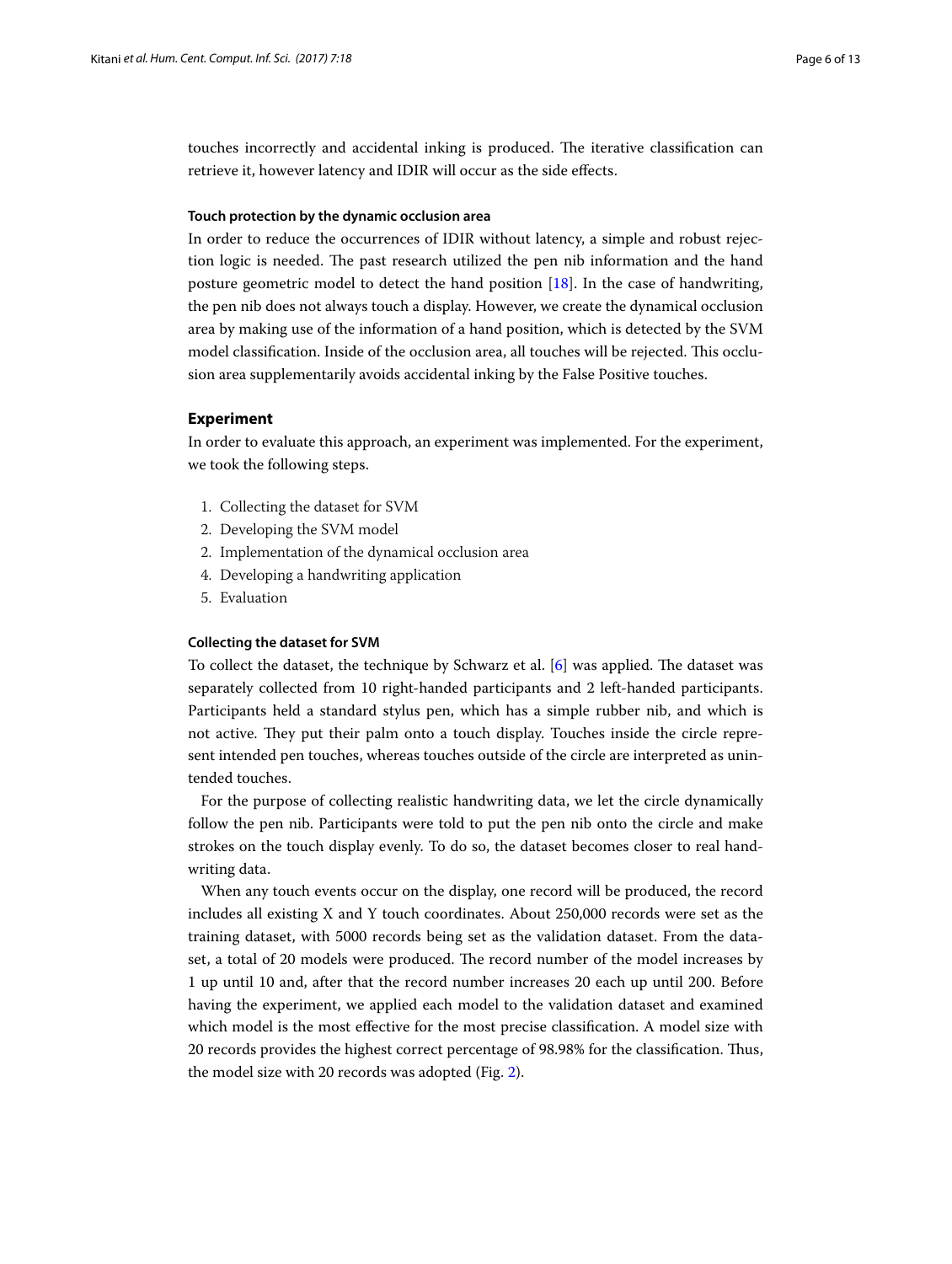

## <span id="page-6-1"></span><span id="page-6-0"></span>**Developing the SVM model**

To make the distinction, actual touch dataset also needs the same 20 records. The 20 records are composed of 19 contextual records and 1 most recent record.

We let *r* stand for the number of the records, and let *t* stand for the number of touch coordinates. In this experiment, maximum number of touch coordinates is set 10. Tus, in the classifer ["Touch distinction by the SVM model](#page-4-3)" ([1](#page-4-1)), *N* will be  $t \times r = 10 \times 20 = 200.$ 

Whenever touch events occur, all touch coordinates are stacked into the record. If there are fewer touches than the maximum number, 0 is stacked to fll the record. In the case that there are no records when the touch events start, it takes approximately 5 ms to stack all recorded 20 records in order to make a distinction. When 20 records already have been stacked, it takes approximately 1 ms for the calculation. If there are no touch events, the records are not stacked. When no touch points are detected, the stacked records expire.

#### **Implementation of the occlusion area protection**

After the SVM model has classifed intended touches and unintended touches, the dynamical occlusion area is applied to avoid accidental inking and reduce the occurrences of IDIR. the dynamical occlusion area is an invisible circle. The round shaped occlusion area is adopted to cope with changing the writing hand angle. The  $X$  coordinate for the center of the circle is the mean value of the X coordinates of all unintended touches. The Y coordinate for the center of the circle is calculated in the same way.

The circle has a radius of 230 px. The radius is derived from the dataset that was collected previously. A mean length between the intended touches and the unintended touches was 390 px. We heuristically adjust the size of the radius of the circle. The suitable radius was slightly longer then half of the mean length.

When the SVM model classifes intended touches and unintended touches, and if a False Positive touch is inside of the dynamical occlusion area, the occlusion area avoids accidental inking (Fig. [3\)](#page-7-0).

While a user is putting his or her hand on the display when writing something with a stylus pen, it takes approximately 1 ms to generate the dynamical occlusion area. Totally,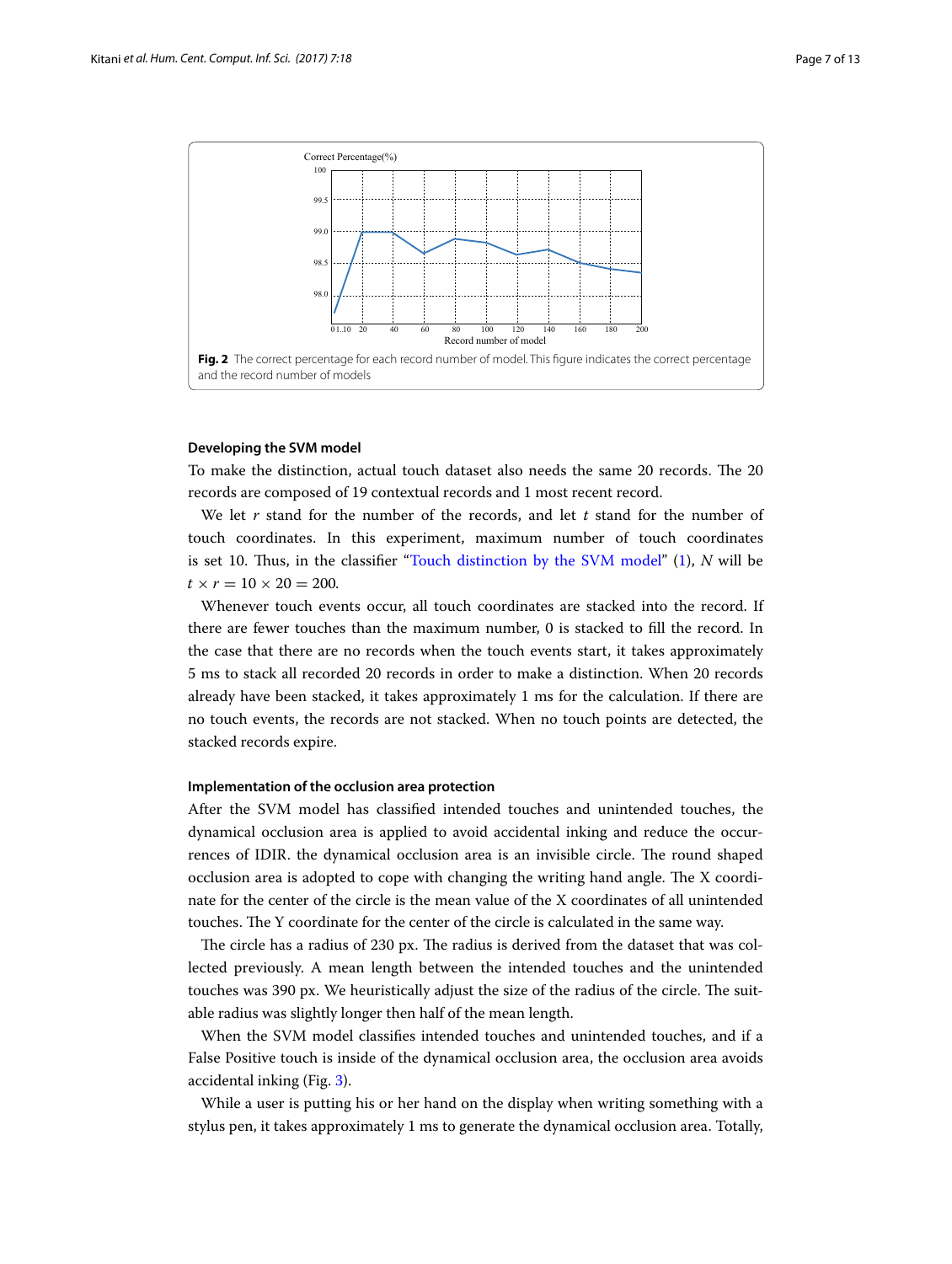

<span id="page-7-0"></span>it takes 2 ms for the combined classifcation with the inclusion of the drawing records, and within 10 ms without the records.

In the application of this approach, the dynamical occlusion area cannot be applied without unintended touches. Tush, the first touch offers one especially difficult situation. When a frst touch and a second touch occur one by one, and the frst touch is recognized as an intended touch before the second touch occurs. Then the first touch will immediately draw an ink stroke. However, there will be three possible cases.

Case one is that the frst touch was truly intended and the second touch was unintended. Case two is that the frst touch was unintended and the second touch was intended. And case three is that both the frst touch and the second touch were unintended. In both case two and three, the unintended drawn ink stroke should be removed. Therefore, to minimize the occurrences of IDIR, we embed a function that invokes DIR only for the frst touch.

#### **Developing a handwriting application**

In order to realize this approach, an experimental handwriting application is developed. The application is developed as a web application with JavaScript and HTML5 Canvas. Though we have various types of multi-touch devices, a hardware specific application will have difficulties of extensibility with all of these various devices. JavaScript and HTML5 Canvas, on the other hand, can execute within most of the modern browsers and multi-touch devices.

Current capacitive touch devices, like the iPad, can utilize a touch radius. Some general applications may take advantage of the touch radius information to improve the precision of palm rejection. However, it depends on an Operating System whether the touch radius can be used or not. this approach does not make use of touch radius information. Therefore, there is a benefit of extensibility with other browsers, Operating Systems and multi-touch devices.

## **Evaluation**

The handwriting application, in which is embedded the combined two logics, was compared with two other applications. One was GoodNotes, with the other being Penultimate. Both of these applications have palm rejection, which is supposed to be based on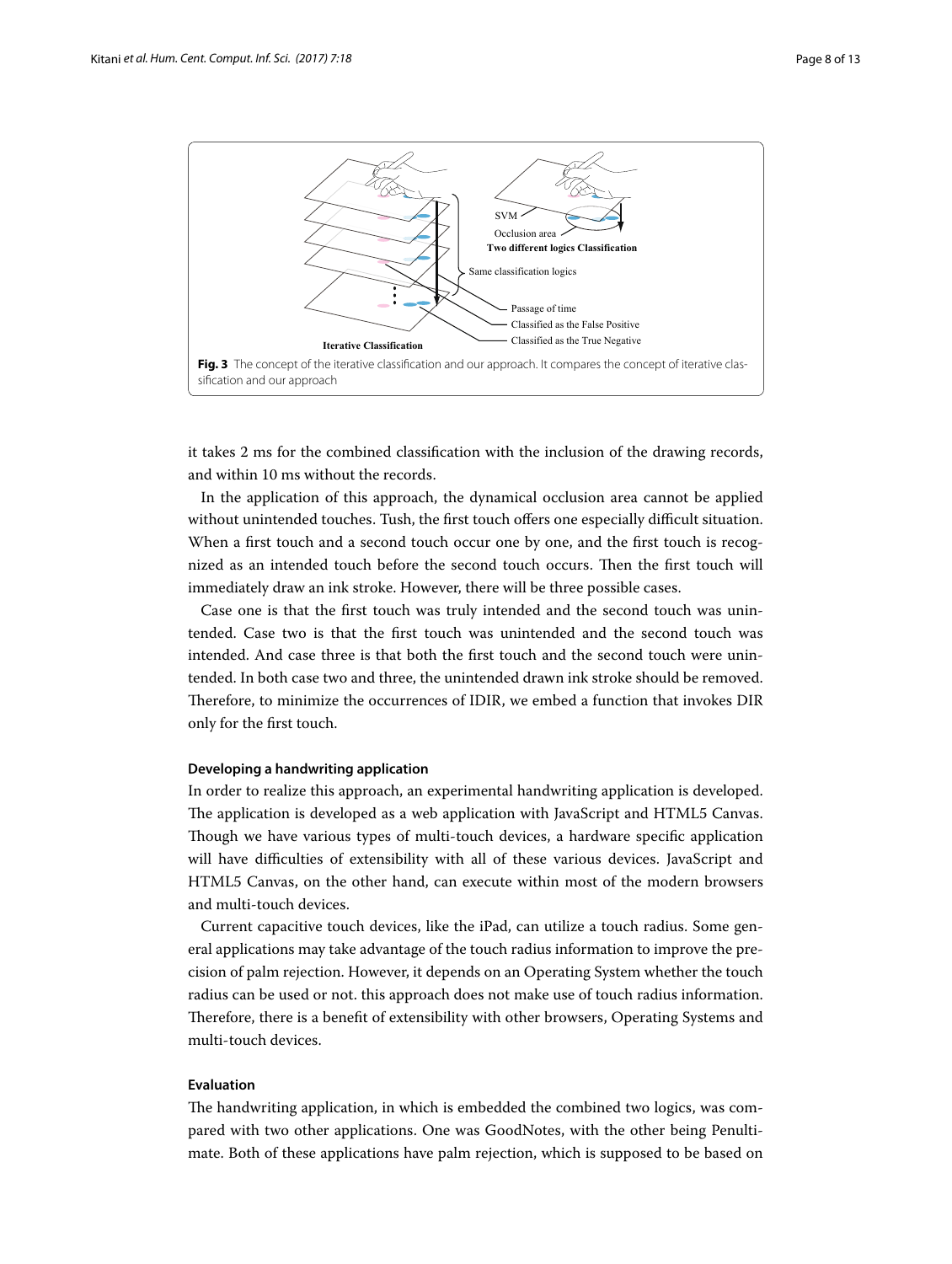machine learning techniques. Furthermore, both of them have an option of connecting with active stylus pens, however, the experiment was held using a non-active stylus pen.

The iPad Air 2 was used for the experiment with the device being set on a horizontal orientation.

8 subjects participated in the experiment. Seven subjects were right-handed and one was left-handed. They were university students and were familiar with using tablet devices. All of the subjects who took part were diferent from the subjects who participated in collecting the dataset.

3 types of characters were displayed in each application. One was the capital alphabet letters A to G; one was the numbers 1 to 6; and the last one was Japanese Kanji, which consisted of four characters (Fig. [4\)](#page-8-1).

The subjects were instructed to trace all characters according to the lists below.

- •• For GoodNotes and Penultimate, set a suitable angle of a dominant hand from each application's setting
- •• For our application, choose right or left hand.
- •• Write every character in the correct order and correct number of strokes
- •• Do not rewrite, even if a stroke is not correctly drawn
- •• Do not rewrite, even if DIR occurs
- •• Writing in script is prohibited
- •• Writing style should be the same as when one writes something using a pen and a notebook
- •• Use a non-active stylus pen, which we provide

For each application, one practice period was provided. The experiment was set in random order.

# <span id="page-8-0"></span>**Discussion**

In this section, we provide the results of the experiment and discuss about them. The writing processes were recorded on video. We classifed all strokes as the below three interactions.

<span id="page-8-1"></span>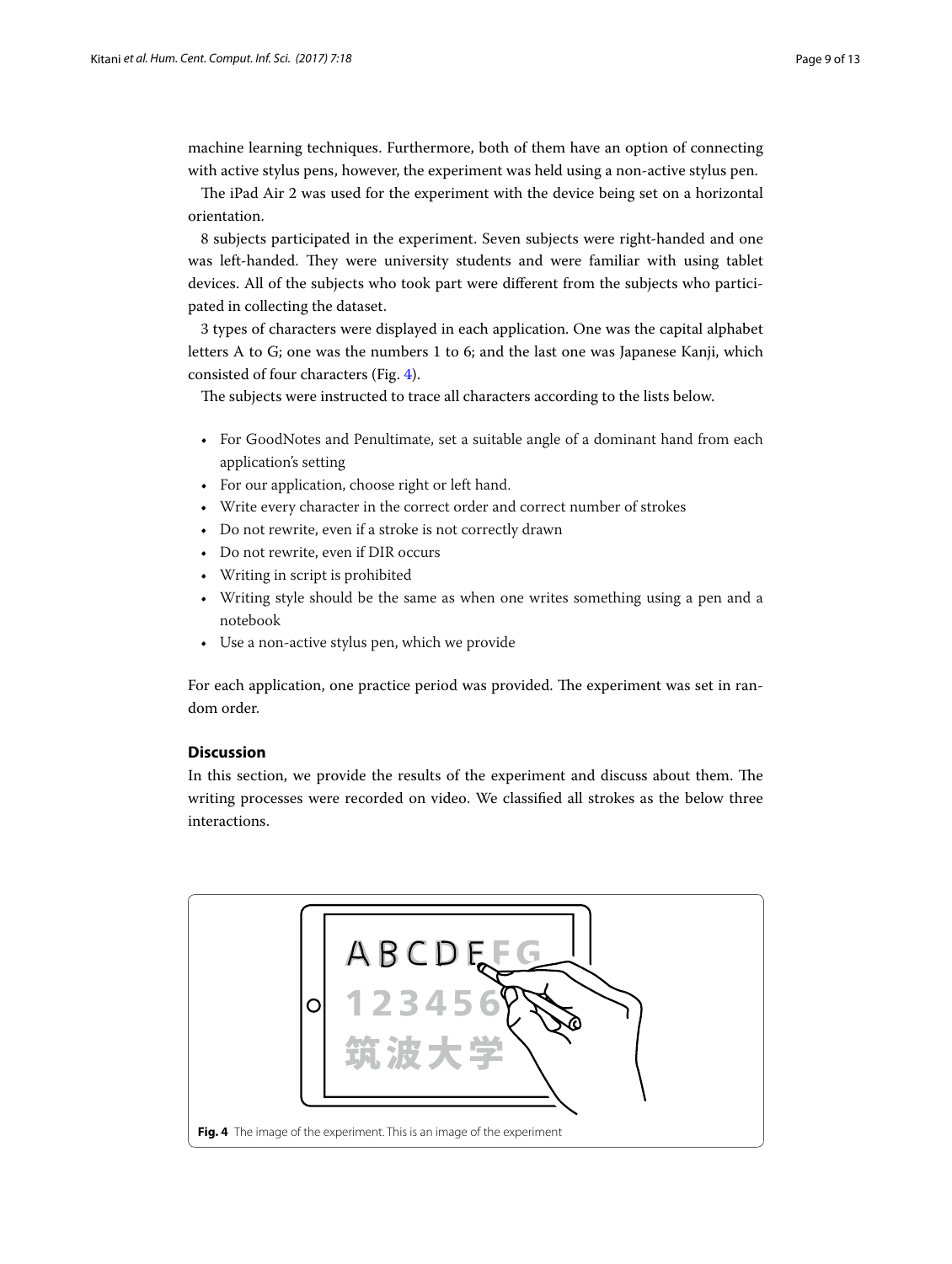- •• Correct ink stroke (True Positive)
- Accidental inking (False Positive)
- •• Changing the classifcation from True Positive to False Negative (IDIR)

The classification of True Negative are invisible and could not be evaluated. The occurrences of DIR, which is changing the classifcation from False Positive to True Negative, were not evaluated because the interaction mostly happens under the palm and can not be confrmed.

#### **Observation**

Table [1](#page-9-0) shows the total number of interactions for each application. The difference in the number of All Strokes is because some subjects wrote characters following the wrong procedure. For instance, a letter A was written with two strokes instead of the correct three strokes. The number of False Positives was close to all three applications.

GoodNotes shows a low frequency of False Negative strokes. GoodNotes and Penultimate recorded 5 IDIR, while our application recorded 1.

Table [2](#page-10-1) shows a detail of the IDIR numbers for each subject. The result of our application shows that: subject G recorded 1 IDIR, while the other seven subjects did not record any IDIRs. Compared with our application, the other applications recorded numerously more IDIRs.

### **Summary of techniques**

In this experiment, subjects wrote three types of characters. Some of characters, typically Japanese Kanji, are composed of several strokes which makes them intricately more complex writing than the characters which are composed of a single stroke. The reason of adopting those characters is because IDIR does not occur often, and writing those intricate characters will induce more occurrences of IDIR. In addition, writing such intricate characters will be a closer simulation of a real handwriting situation.

#### **Threats to validity**

All subjects are university students and all of them are familiar with using touch devices, thus, if subjects who have had no experiences in the use of touch devices, the results will change. Also, the size of hands will infuence for the result of the experiment.

The experiment of Schwarz et al.  $[6]$  $[6]$  defines the True Positive strokes as the Stroke Recognition, and the False Positive strokes as the Error Strokes. The results were 97.9% for the True Positive strokes, with the False Positive rate being 0.016. our approach resulted in 95.2% for the True Positive strokes and 0.082 for the False Positive rate. Their experiment was drawing below six symbols, character L, S, vertical line, horizontal line,

<span id="page-9-0"></span>**Table 1 Total number of interactions and classifcations**

| Application     | All strokes | <b>True Positive</b> | <b>False Positive</b> | <b>IDIR</b> |
|-----------------|-------------|----------------------|-----------------------|-------------|
| Our application | 437         | 416                  | 36                    |             |
| GoodNotes       | 435         | 429                  | 38                    |             |
| Penultimate     | 436         | 397                  | 35                    |             |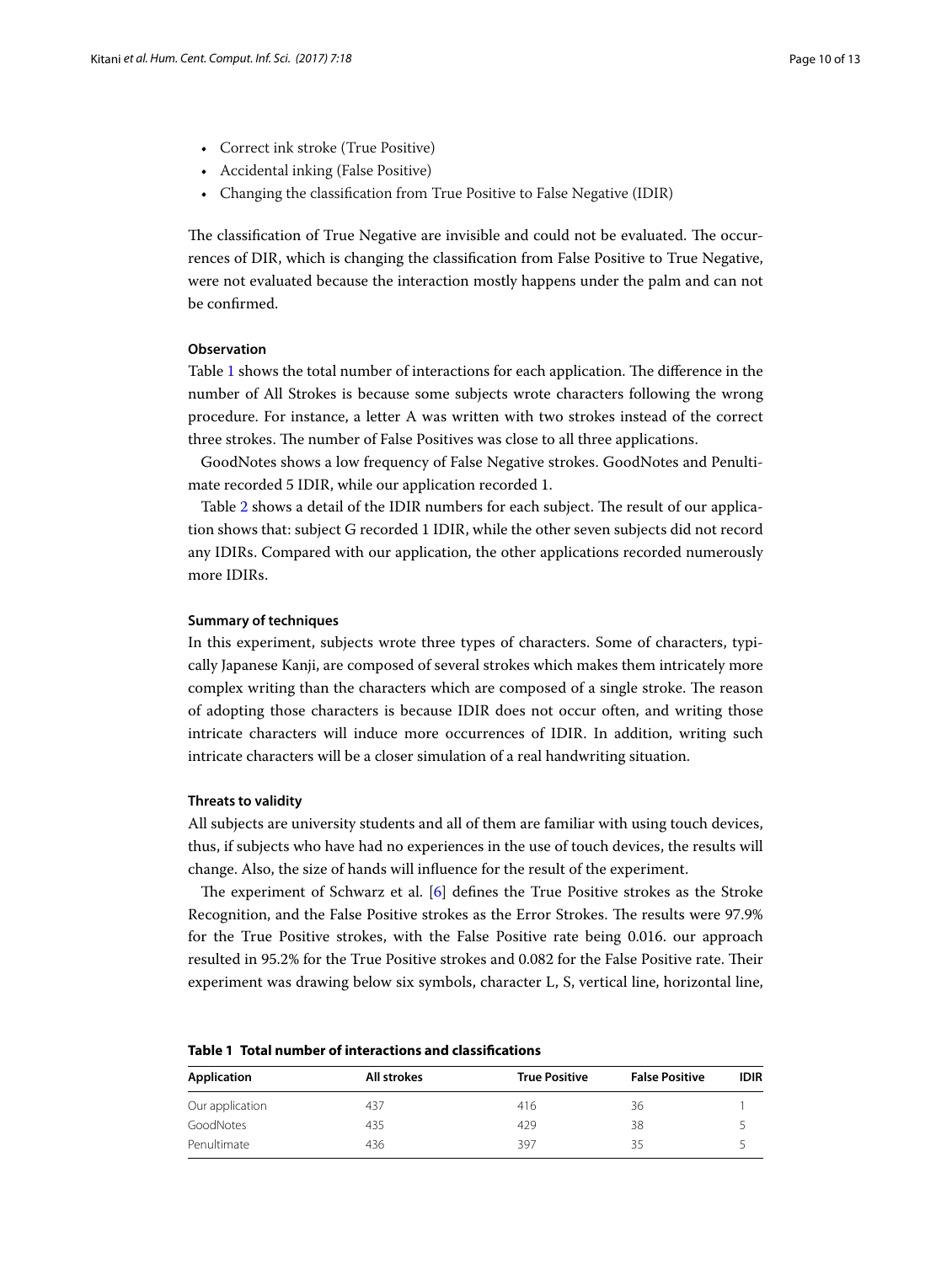| <b>Application</b> | Subjects (R/L)                        | <b>Strokes</b> | <b>IDIR</b>    |
|--------------------|---------------------------------------|----------------|----------------|
| Our application    | A(R)                                  | 55             | $\mathbb O$    |
|                    | B(R)                                  | 56             | $\mathbf 0$    |
|                    | C(L)                                  | 56             | $\mathbf 0$    |
|                    | D(R)                                  | 55             | $\mathbb O$    |
|                    | E(R)                                  | 53             | $\circ$        |
|                    | F(R)                                  | 54             | $\mathbb O$    |
|                    | G(R)                                  | 54             | 1              |
|                    | H(R)                                  | 54             | $\mathbf 0$    |
| GoodNotes          | A(R)                                  | 54             | 1              |
|                    | B(R)                                  | 56             | $\overline{2}$ |
|                    | C(L)                                  | 56             | $\mathbf 0$    |
|                    | D(R)                                  | 55             | 1              |
|                    | E(R)                                  | 53             | $\mathbf 0$    |
|                    | F(R)                                  | 54             | $\mathbf 0$    |
|                    | G(R)                                  | 53             | $\mathbf 0$    |
|                    | H(R)                                  | 54             | 1              |
| Penultimate        | A(R)                                  | 55             | $\mathbf 0$    |
|                    | B(R)                                  | 56             | $\overline{2}$ |
|                    | $\subset (\mathrel{\mathop{\sqcup}})$ | 56             | $\mathbf 0$    |
|                    | $\mathsf{D}\left(\mathsf{R}\right)$   | 55             | 1              |
|                    | E(R)                                  | 53             | 1              |
|                    | F(R)                                  | 54             | 1              |
|                    | G(R)                                  | 54             | $\mathbf 0$    |
|                    | H(R)                                  | 53             | $\mathbf 0$    |
|                    |                                       |                |                |

<span id="page-10-1"></span>

|  | Table 2 The number of IDIR for each subjects |  |  |  |
|--|----------------------------------------------|--|--|--|
|--|----------------------------------------------|--|--|--|

dot and circle. When we consider that all those symbols are composed of a single stroke and are simpler than the characters in our experiment, our results with regard to the precision is convincing.

Though the whole number of IDIR was much smaller than the total stroke number, we did not reach statistical signifcance.

The iPad Air 2 was used as the device for collecting the dataset and for the experiment. We set the iPad on a horizontal orientation. To use a vertical orientation or other devices, another dataset will be needed. The device specification will influence the data correction and the classifcation speed.

## **Future work**

Trough this research, we illustrate that unintended touches, which used to be regarded as useless information, can take advantage of generating the dynamical occlusion area. Though, the size of the area should adjust according to the user's hand size. In addition, the shape and position of the area should be considered. Those improvements will be included in our future works.

# <span id="page-10-0"></span>**Conclusion**

Past researches and existing applications focus on reducing the occurrence of accidental inking. We focus our attention on IDIR, which occurs because of a result of a re-classifcation from the True Positive to the False Negative.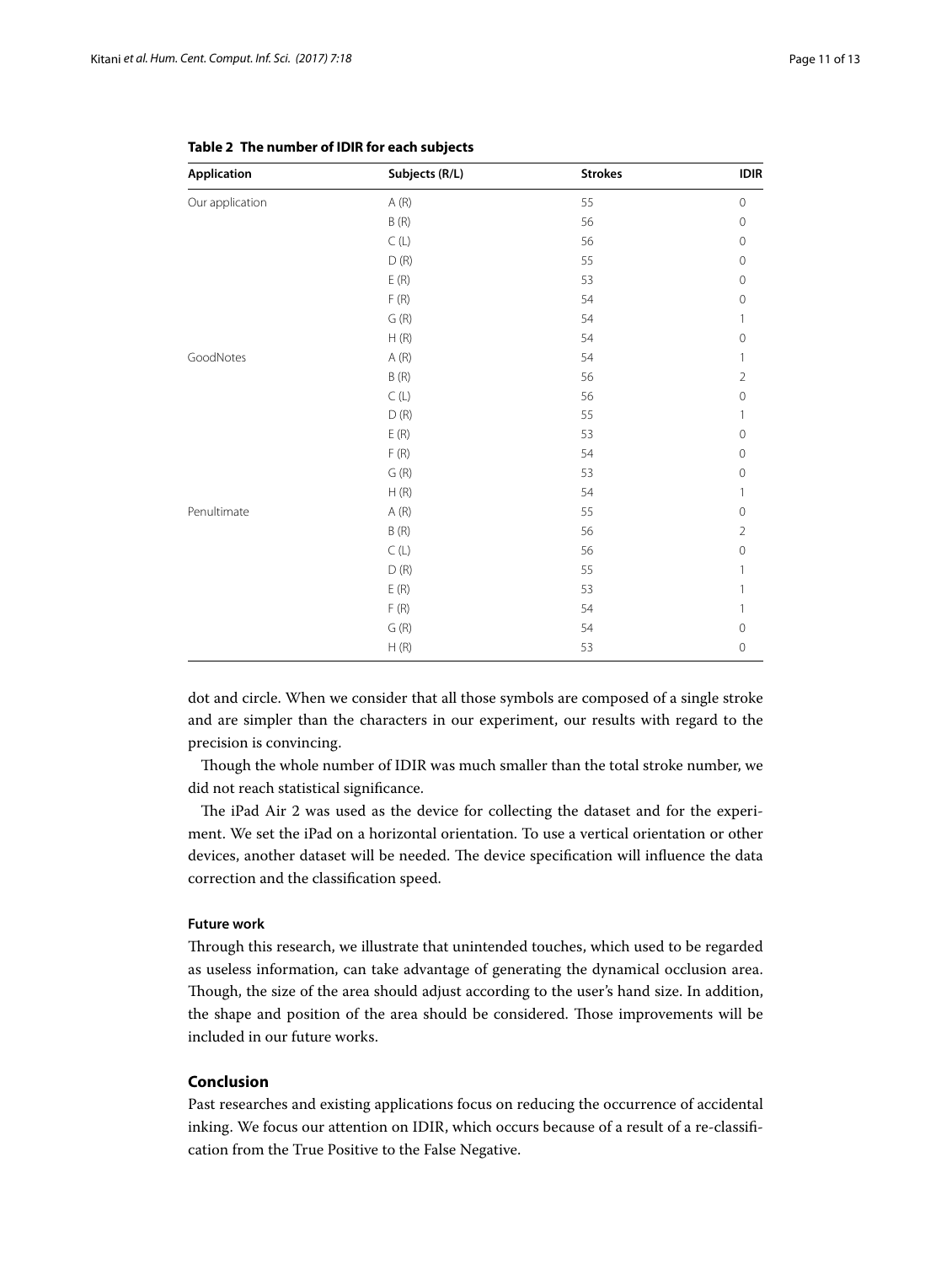Concerning the number of correct ink strokes and accidental inking, our application performed on par with the other applications when compared.

We can confrm that our application certainly reduced the occurrences of IDIR throughout the experiment. In reducing the occurrences of IDIR, this approach will be a possible option.

To achieve higher quality, there is still plenty of room for improving the precision in our palm rejection algorithm, and more experimental results will be needed.

#### **Abbreviations**

DIR: Drawn Ink Retrieval; IDIR: Incorrect Drawn Ink Retrieval; SVM: Support Vector Machine.

#### **Author's contributions**

AK developed the base handwriting application and carried out the experiment and drafted the manuscript. TK developed the palm rejection algorithm and helped to draft the manuscript. TN advised on the way of the experiment and helped to draft the manuscript. All authors read and approved the fnal manuscript.

#### **Author details**

<sup>1</sup> Graduate School of Business Sciences, University of Tsukuba, Tokyo, Japan. <sup>2</sup> Tokyo, Japan. <sup>3</sup> The open university of Japan, Chiba, Japan.

#### **Acknowledgements**

The authors special thank to subjects for joining the palm rejection experiment and data collection of SVM.

#### **Competing interests**

The authors declare that they have no competing interests.

#### **Publisher's Note**

Springer Nature remains neutral with regard to jurisdictional claims in published maps and institutional afliations.

Received: 7 September 2015 Accepted: 18 May 2017 Published online: 15 June 2017

#### **References**

- <span id="page-11-0"></span>1. Camilleri MJ, Malige A, Fujimoto J, Rempel DM (2013) Touch displays: the efects of palm rejection technology on productivity, comfort, biomechanics and positioning. Ergonomics 56(12):1850–1862. doi[:10.1080/00140139.2013.84](http://dx.doi.org/10.1080/00140139.2013.847211) [7211](http://dx.doi.org/10.1080/00140139.2013.847211)
- <span id="page-11-1"></span>2. Evernote: Penultimate.<https://evernote.com/intl/jp/penultimate/>
- <span id="page-11-10"></span>3. BambooPaper: Wacom. <http://www.wacom.com/ja-jp/jp/everyday/bamboo-paper>
- <span id="page-11-2"></span>4. GoodNotes: Time Base Technology Limited.<http://www.goodnotesapp.com>
- <span id="page-11-3"></span>5. Annett M, Gupta A, Bischof WF (2014) Exploring and understanding unintended touch during direct pen interaction. ACM Trans Comput-Hum Interact 21(5):28. doi[:10.1145/2674915](http://dx.doi.org/10.1145/2674915)
- <span id="page-11-4"></span>6. Schwarz J, Xiao R, Mankoff J, Hudson SE, Harrison C (2014) Probabilistic palm rejection using spatiotemporal touch features and iterative classifcation. In: Proceedings of the 32nd Annual ACM conference on human factors in computing systems. ACM, New York, pp 2009–2012. doi: [10.1145/2556288.2557056](http://dx.doi.org/10.1145/2556288.2557056)
- <span id="page-11-5"></span>7. Hinckley K, Yatani K, Pahud M, Coddington N, Rodenhouse J, Wilson A, Benko H, Buxton B (2010) Pen + touch=new tools. In: Proceedings of the 23nd Annual ACM Symposium on user interface software and technology. ACM, New York, pp 27–36. doi: [10.1145/1866029.1866036](http://dx.doi.org/10.1145/1866029.1866036)
- 8. Song H, Benko H, Guimbretiere F, Izadi S, Cao X, Hinckley K (2011) Grips and gestures on a multi-touch pen. In: Proceedings of the SIGCHI conference on human factors in computing systems. ACM, New York, pp 1323–1332. doi: [10.1145/1978942.1979138](http://dx.doi.org/10.1145/1978942.1979138)
- <span id="page-11-6"></span>9. Suzuki Y, Misue K, Tanaka J (2007) Stylus enhancement to enrich interaction with computers. In: Proceedings of the 12th international conference on human-computer interaction: interaction platforms and techniques. Springer, Heidelberg, pp 133-142. [http://dl.acm.org/citation.cfm?id](http://dl.acm.org/citation.cfm?id=1757268.1757284)=1757268.1757284
- <span id="page-11-7"></span>10. SAMSUNG: S Pen.<http://www.samsung.com/us/>
- <span id="page-11-8"></span>11. Digitizer: Wacom. <http://www.wacom.com/en-us>
- <span id="page-11-9"></span>12. Microsoft: Pro Pen.<http://www.microsoft.com/surface/en-us>
- <span id="page-11-11"></span>13. Paper: FiftyThree. [https://www.fftythree.com/paper](https://www.fiftythree.com/paper)
- <span id="page-11-12"></span>14. Wagner J, Huot S, Mackay W (2012) Bitouch and bipad: designing bimanual interaction for hand-held tablets. In: Proceedings of the SIGCHI conference on human factors in computing systems. ACM, New York, pp 2317–2326. doi: [10.1145/2207676.2208391](http://dx.doi.org/10.1145/2207676.2208391)
- 15. Ewerling P, Kulik A, Froehlich B (2012) Finger and hand detection for multi-touch interfaces based on maximally stable extremal regions. In: Proceedings of the 2012 ACM international conference on interactive tabletops and surfaces. ACM, New York, pp 173–182. doi: [10.1145/2396636.2396663](http://dx.doi.org/10.1145/2396636.2396663)